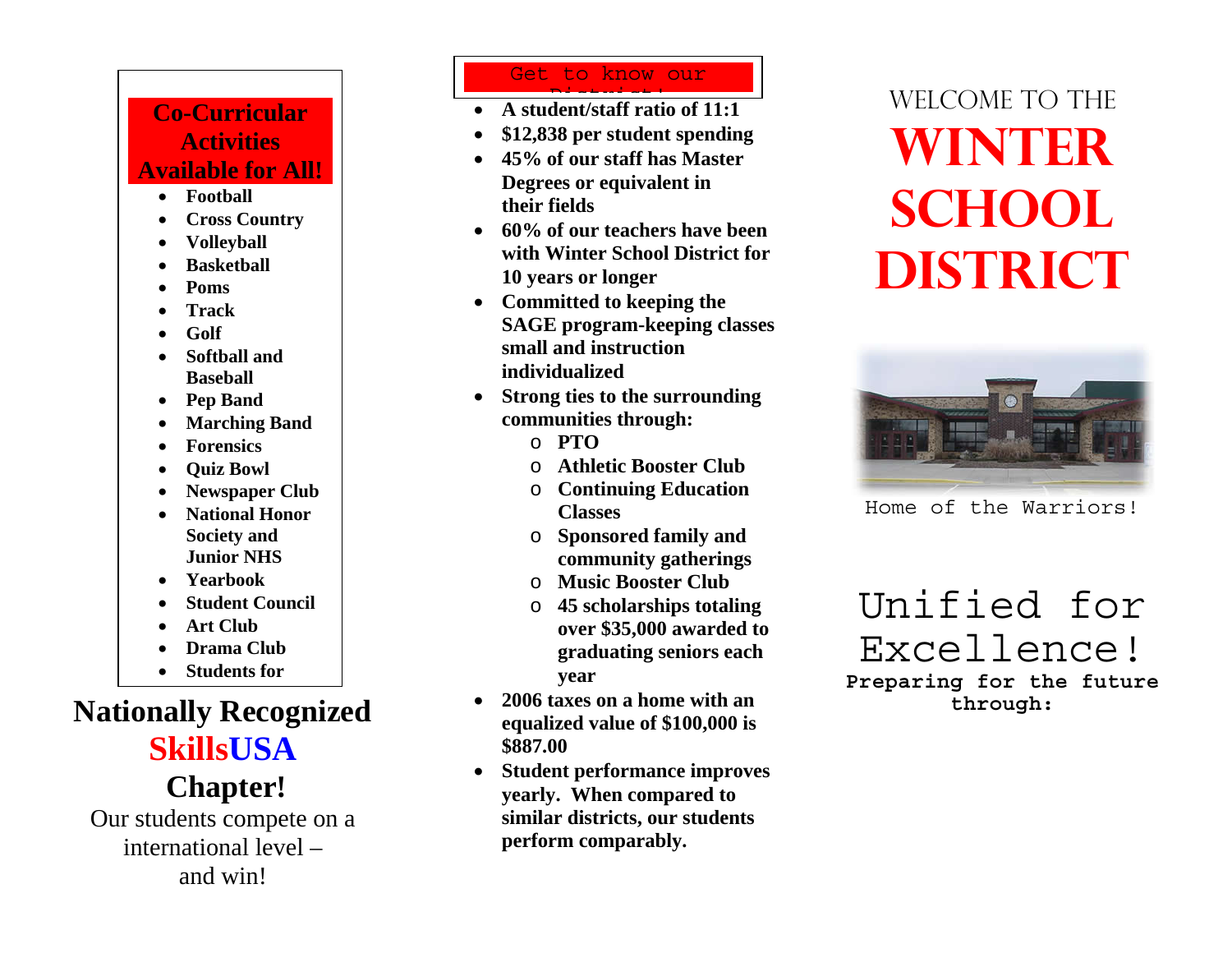- $\triangleright$  Academic Excellence
- $\geq$ Social Awareness
- ¾Career Readiness

### **You Can Get There From Here!**

#### **Instruction at Winter emphasizes:**

- Strong developmentallyappropriate curriculum taught by caring, talented teachers
- Creative, interrelated curriculum enhancement activities

• Nurturing, caring and **SAFE**

**Wisconsin School** *of Excellence for 5 years!* 

#### **WKCE Test Scores have met or exceeded WI DPI goals!**



Enhanced K-12 Art Instruction



Comprehensive Science Program

#### **OUR FACILITY IS THE BEST AROUND!**

- o Professionally designed Kindergarten room
- o Up to Date Middle School Science Lab
- o State of the Art Library Media Center, including both PC and Apple Computers

**Winter School has been chosen, along with five other small rural schools, by the WI DPI to institute a charter school that will expand educational opportunities for your student. This opportunity will give us the ability to tailor your child's education to suit** *their* **needs.**



Advanced CAD, Computer Graphics and Video Production Programs



To empower a community of lifelong learners to reach their highest